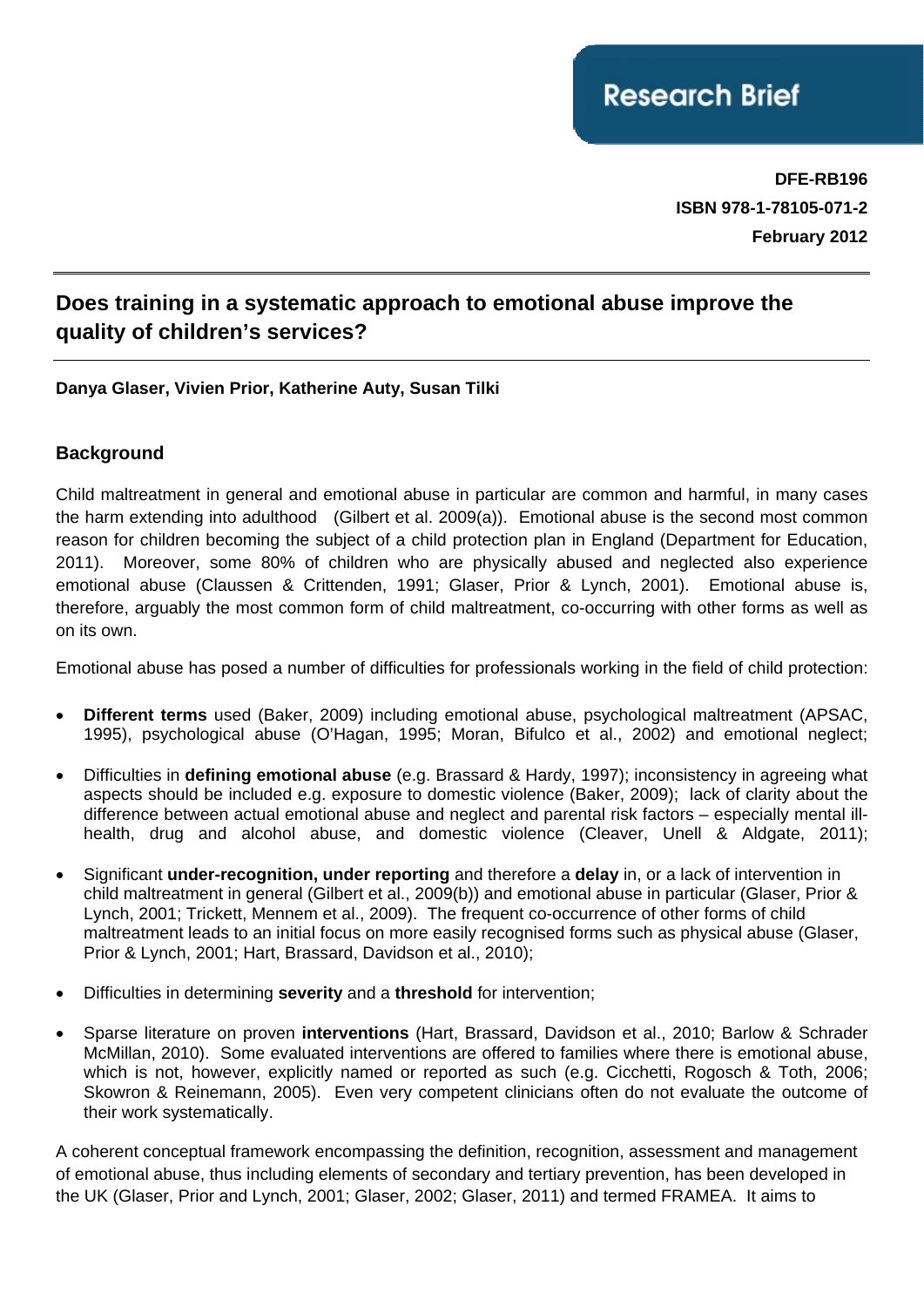simplify the complex concerns about children and families which professionals encounter; increase their rate of recognition of emotional abuse within families of concern and; intervene more specifically when emotional abuse is recognised.

FRAMEA defines emotional abuse and neglect as the presence of non-physical, persistent, harmful parentchild interactions. The FRAMEA approach begins by encouraging professionals to observe and gather information about the child and family, followed by organising this information into tiers of concern, rather than seeking for the presence or absence of multiple single items according to a checklist.

The tiers of concern are:

| Tier 0 | $\blacksquare$           | Social and Environmental Factors                                    |
|--------|--------------------------|---------------------------------------------------------------------|
| Tier 1 | $\overline{\phantom{0}}$ | Caregiver risk factors – mental health problems, domestic violence, |
|        |                          | drug & alcohol misuse, significant unresolved history of childhood  |
|        |                          | maltreatment                                                        |
| Tier 2 | $\overline{\phantom{a}}$ | Caregiver-child interactions                                        |
|        |                          |                                                                     |

Tier 3 - Child's functioning

(For further details of the tiers please see appendix 1)

Although the framework has been taught and presented both nationally and internationally to many professional groups, and has also been implemented in practice (Boulton & Hindle, 2000), there has been no systematic testing of the utility of the framework. This study utilised FRAMEA to enhance professionals' definition, recognition, assessment and management of emotional abuse.

# **Aims of the study**

The overall aim of this study was to investigate whether training and follow up consultation in FRAMEA would improve professional activity in terms of clarity of conceptualisation of concerns, recognition of emotional abuse and the nature of professional response and intervention in emotional abuse.

The research aimed to address the following research questions:

- 1. Is there greater clarity in presentation of concerns about families?
- 2. Is there a net increase in recognition of cases of emotional abuse in each of the professional settings?
- 3. Is there a reduction in the naming of emotional abuse based on parental risk factors?
- 4. Is there a reduction in the naming of emotional abuse based on harmful effects on the child?
- 5. Is there more appropriate service provision or referral to other agencies in cases of emotional abuse?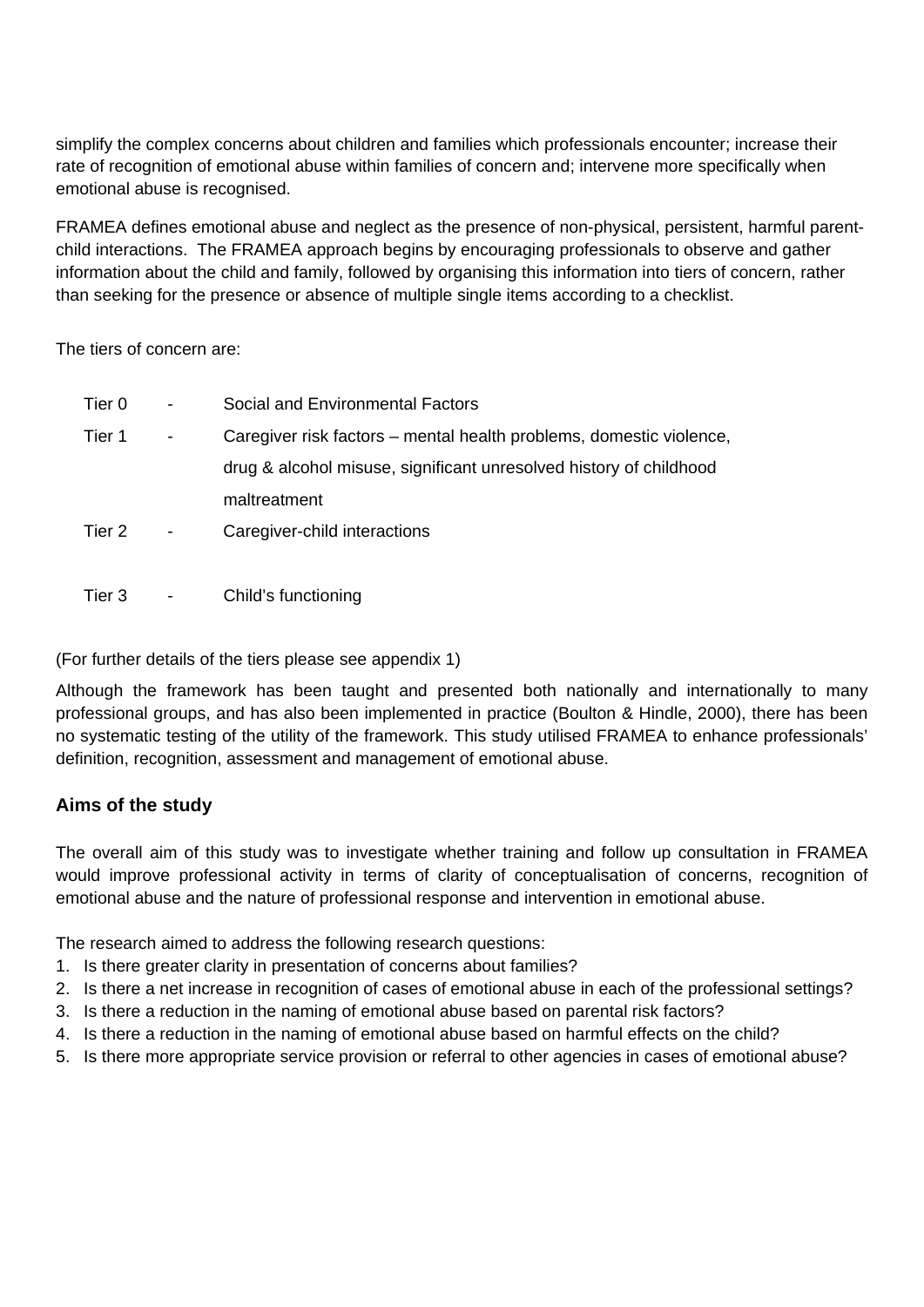### **Methodology**

The sample comprised professionals in four children's services settings.

#### **Training**

Training in FRAMEA was provided over one day by one trainer at four time points, at each of which four children's services teams were separately trained. The four children's services teams comprised: health visiting (n=51 trained); children's social care referral and assessment teams (n=106 trained); children's social care children in need teams (n=105 trained); and multidisciplinary child and adolescent mental health services (n=73 trained). The teams were from four ethnically diverse geographical areas, two in London and two in semi-rural areas. The decision to offer the training and consultation within services rather than in multi-agency/multi-disciplinary settings was based on the belief that what different professionals needed initially was to embed new thinking into their particular practice; the concerns, preoccupations and tasks of the respective services were different.

There were three month intervals between each of the training time points. Each of the 16 professional teams was randomly assigned to one of the four training time points, thereby staggering the intervention across the 16 teams. The day's training comprised a combination of elicited contributions from the participants (all of whom were experienced professionals), PowerPoint presentation, discussion and small group work as well as continuous opportunities for trainees to raise questions and seek clarifications. Participants were also requested to identify obstacles to implementing elements of FRAMEA into their practice and discuss ways of overcoming these obstacles. The training was accompanied by handouts, some laminated.

Training was followed by consultations to the professional teams, mostly offered by the trainer and some by other members of the research team. The first consultation, held within two months of the training, included a summary of the main points in FRAMEA and served to refresh professionals' memories. It was followed by two more consultations during which cases were discussed according to FRAMEA. Consultations were irregularly attended across the services. Overall, most trained child and adolescent mental health services (CAMHS) professionals attended consultations, while the attendance for the other services varied. Reasons given were pressure of work and staff shortages. Thirty seven professionals who had not been trained (either missed the training or joined the team after training) attended consultations.

Local inter-agency meetings were held at the completion of the study to discuss communication and respective thresholds for emotional abuse and neglect. These meetings had been planned and agreed with the various services at the beginning of the study.

#### **Measures**

The two main measures used to assess the effectiveness of the training on professional practice were designed specifically for this study. These were 1) Reasons for Family Referral Instrument (RFRI) and 2) Service Utilisation Inventory (SUI). These were completed by professionals and coded by the researchers.

For social workers and CAMHS, the measures were applied to the case files of 5 successive cohorts of children referred to these services. Some, but not all, would have been emotionally abused. Some of the analysis of the results applied only to the sub-sample of children who had been emotionally abused. Health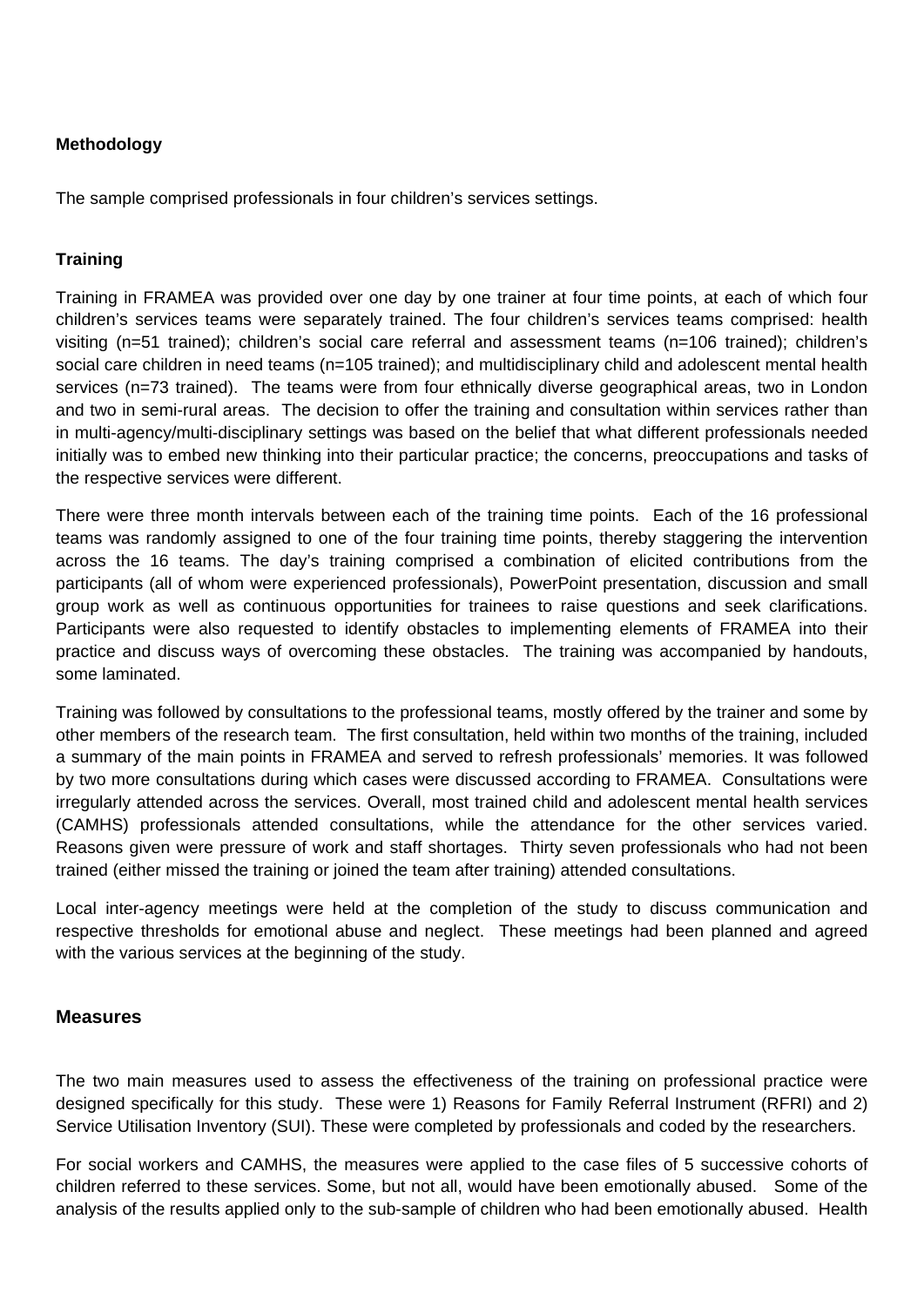visitors were requested to complete the measures in respect of 5 cohorts of all the children and families where they considered emotional abuse to be present.

For both the RFRI and the SUI, coders were blinded as to the training status of the professionals completing the measures i.e. whether the professional was completing the measure before training, after training or after training and consultation. Inter-rater reliability measures across four coders were applied to the 79 variables in the RFRI and >200 variables (depending on the service) in the SUI. Agreement ranged from 100% to 45%, most being >70%. Where coders had any uncertainty about how to code an item, this was discussed at a panel meeting with at least 3 coders.

### *Reasons for Family Referral Instrument* (total of 1645 collected)

This is a simple, narrative based questionnaire which asks open questions about the nature of the professional's concern with respect to a particular child or family. Versions were developed for each profession. Data were collected for 5 cohorts of children at three-monthly intervals. RFRI data collection thus spanned 15 months.

A coding system for the RFRI based on FRAMEA was developed by the research team. This included binary and 3-point scales, based on the professionals' description of the concerns in the RFRI. The contents of the descriptions were assigned into one of 4 tiers of concern. Within each tier, there were a number of possible variables which were marked as present or absent. Global scales, applied to the overall description were created for a number of specific aspects of the description: presence of tiers; separation of tiers; structure of the RFRI (i.e. way in which information is presented); level of description; coherence of RFRI (i.e. internal consistency, connectedness); and severity of both actual emotional abuse and actual impairment in the child.

#### **Service Utilisation Inventory** (total of 851 collected)

The SUI, for health visitors, social care children in need teams and CAMHS teams, is a semi-structured interview seeking information about current concerns, services offered and taken up by the families, presence of emotional abuse and the professional's current assessment of Tier 2 (parent-child interactions) concerns, including the five categories of emotional abuse (see appendix 1 for further details). Versions were developed for each service. As with the RFRI coding system, the companion SUI coding system seeks to collate information about children and families across a wide range of possible circumstances; thus, for individual children, many variables will be coded as not present. This however, is important information and requires a 'positive' judgment by the coder to code the item as absent.

SUIs were collected with respect to children and families reported in the RFRIs. For health visitors, there was one follow-up SUI interview at 6 months; professionals in children's social care children in need teams and CAMHS teams were followed-up with the SUI interview at 6 and 12 months; and for CAMHS the child wellbeing measures were also sought. According to this sequence, the last 12 month SUIs were completed 12 months after the final RFRI data collection, taking the duration of data collection to 27 months. The RFRIs and SUIs collected before training were termed baseline data.

The Service Decision Inventory (SDI) was used for social care referral and assessment teams only and attached to the RFRI (total of 306 collected). It comprises a set of written questions which seek to ascertain the service response to the difficulties and concerns described by the professional. Professionals are asked to provide 'Yes' or 'No' answers to questions concerning whether the family or any child was referred to another team in children's social care, to a child protection conference, to another service; whether the Referral & Assessment team was continuing to work with the family; whether the case was closed; and any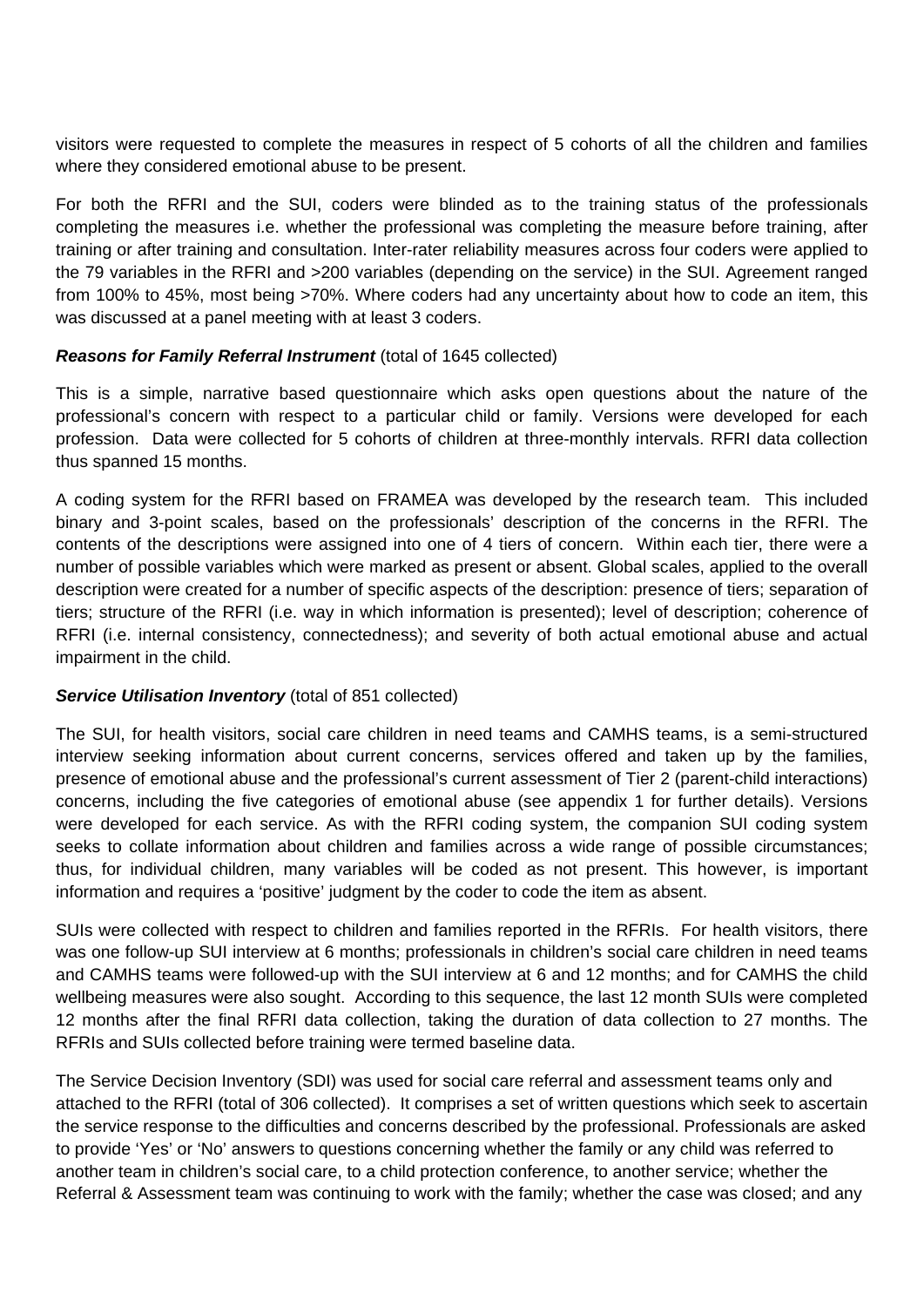other action. Elaboration of each answer is requested.

### **Analysis**

Chi square and regression analyses were conducted for various measures on the training variables. Results regarding the effect of training and consultation are reported only if significant at *p<0.05* or less, or if trends were considered important. For regressions each analysis was run three times (1) for all the professionals who had completed measures; (2) for only those professionals who had completed measures both before and after training and (3) for those professionals who had completed measures either before or after training.

Outcomes for children were to be collected by CAMHS teams, utilising the Strengths and Difficulties Questionnaire (SDQ) and Children's Global Assessment Scale (CGAS). In the event, SDQs were completed for too few children to be usable and there were only limited CGAS data. Thus, we were unable to measure outcomes for children.

### **Findings**

#### *Evaluation of training*

Findings from the evaluation forms the professionals were requested to complete at the end of the training day showed that the training was viewed very positively. Three hundred and thirty five professionals were trained in 21 training sessions. Some participants failed to return the evaluation form or answer particular questions, thus the numbers of those who contributed to the evaluation is less than 335.

All participants enjoyed the course and would recommend it to others and most participants said the course met their expectations and was relevant to their day-to-day or future work. The combined percentage for 'Excellent' and 'Very good' on the overall assessment of the training was 89%.

#### *Outcomes*

The findings from the coding of professionals' responses to the RFRI questionnaire and SUI interviews indicate several positive effects of training in FRAMEA at statistical significance p<0.05 and some trends towards positive effects, not reaching this threshold. However, there were also some negative findings:

- There was significantly more reporting of harmful parent-child interactions, regarded as emotional abuse, following training;
- Using the RFRI measure there was a significant increase in separation of tiers of concern by both health visitors and CAMHS, but a significant decrease in separation of tiers for all social workers;
- Using both RFRI and SUI measures, professionals placed the descriptions of difficulties in more appropriate tiers of concern following training;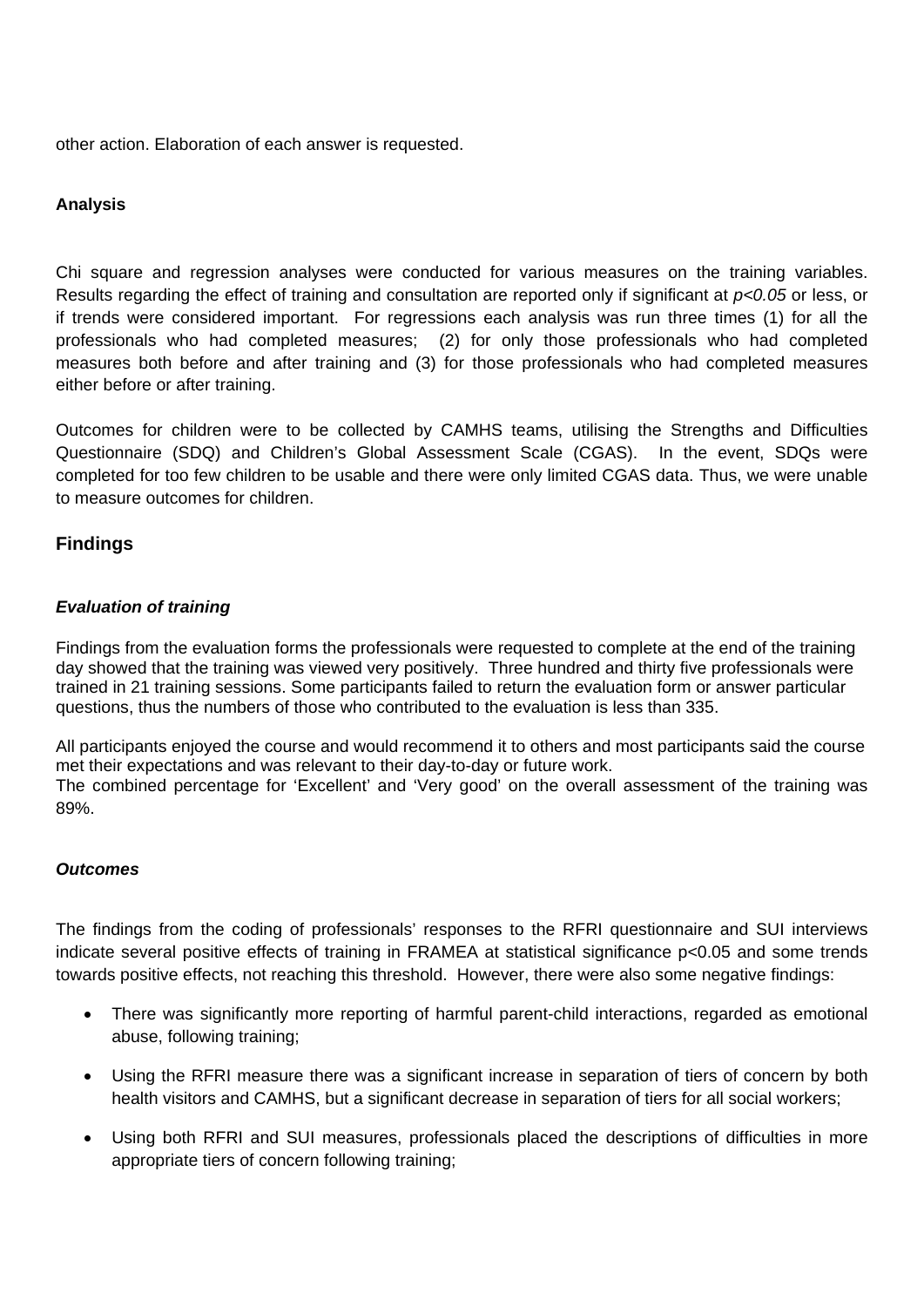- Measures were collected at several time points after training, some before consultation and some later, after consultation. Some improvements which were found following training were not sustained in the longer term, despite follow-up consultations; there was a significantly increased frequency of reporting Tier 1 and Tier 2 concerns following training, and a significant increase in describing harmful parent child interactions. CAMHS reported provision of significantly more Tier 1 services and significantly more children's social care involvement for children who were being emotionally abused;
- Regarding professional response, for tier I (caregiver risk factors) and tier 2 (caregiver-child interactions) concerns, in some services there were already appropriate interventions being offered pre-training for at least 50% of cases. In those with lower rates of appropriate interventions pretraining, there was a significant increase in offering these following training;
- The picture for interventions for concerns in tier 3 (the child's functioning) was more complicated with CAMHS teams and children's social care children in need teams offering direct work with many emotionally abused children at similar rates pre- and post- training. For the CAMHS emotional abuse sub sample, there was a significant increase in children's social care involvement post training;
- There was a significant decrease in coherence following training across the sample;
- In SUI interviews, following training health visitors reported that emotional abuse was no longer continuing in more cases which they had previously identified as emotional abuse. Following training, CAMHS reported more improvement in children identified as emotionally abused. However, Children in Need social workers reported deterioration at follow-up in the emotional abuse and neglect cases.

### **Discussion and limitations of the study**

- The training included aspects that were already being utilised in practice, for instance interventions appropriate to particular tiers of concern, so that no change following training would be expected for these aspects being measured.
- In effect, the study consisted of two studies. One was testing the utility of a conceptual framework in improving professional practice; the second was testing the possibility of bringing about change in thinking and practice through training and consultation. What transpired and may not have been sufficiently foreseen was that in the design of this study, testing the first became dependent on positive results from the second.
- The development of the RFRI as a measure was based on the assumption that the way information is organised should reflect clarity of thinking and should lead to clearer, more explicit and more rational decisions about how to intervene. However, that may not be the case and it might be that this logical sequence towards effective intervention is not, in practice, followed or, indeed, necessary.
- The SUI may have been insufficiently refined to capture detailed aspects of intervention.
- The decision to offer the training and consultation within services rather than in multi-agency/multidisciplinary settings was based on the belief that what different professionals needed initially was to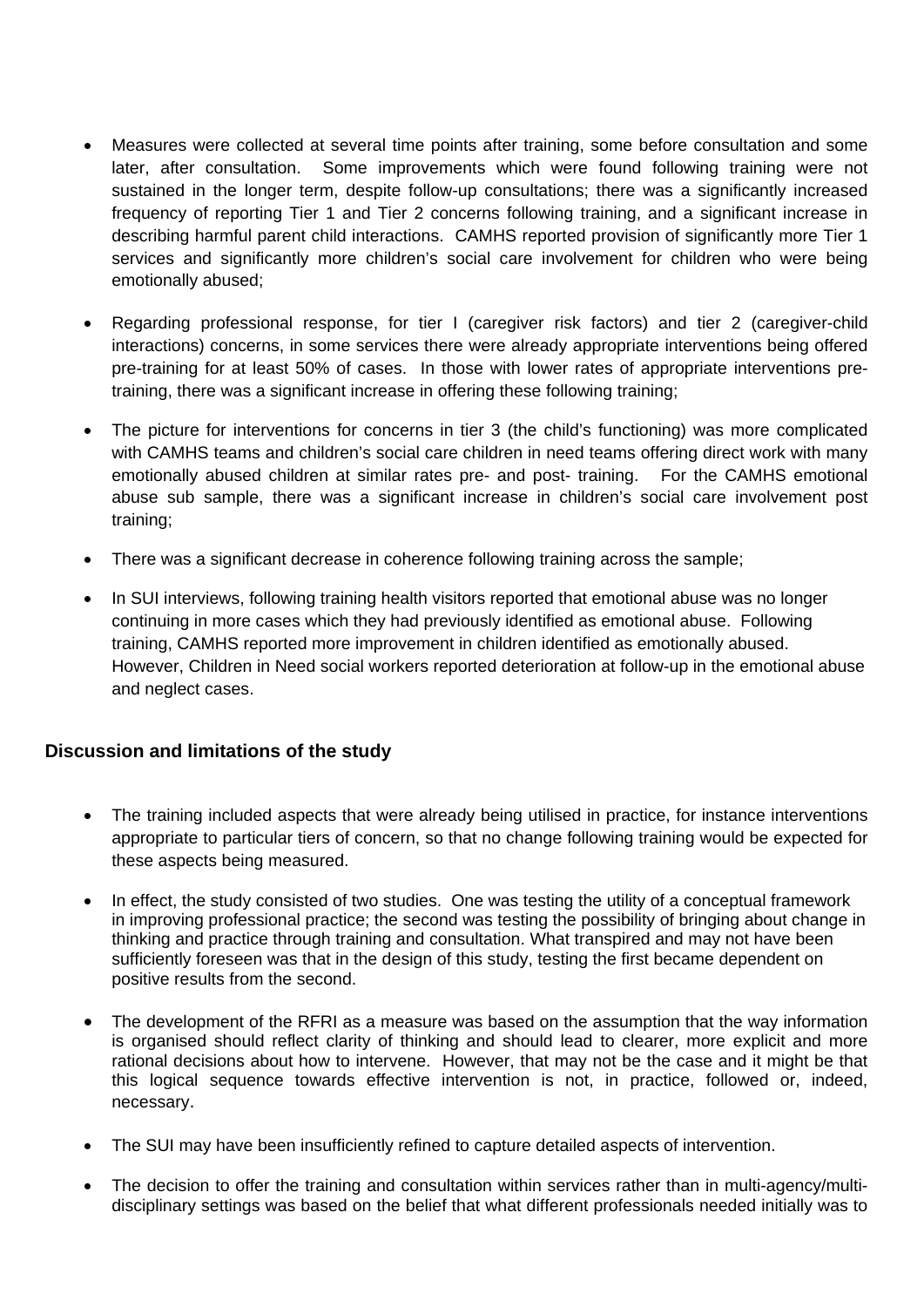embed new thinking into their particular practice. This appears to have been appropriate as the concerns, preoccupations and tasks of the respective services were different. In order to ensure functional and necessary cooperation between the respective services, mutual understanding of the roles, responsibilities, available services/treatment modalities, criteria and thresholds for acceptance of each of the services were, to some extent, included within the training but were not a main focus. They were revisited in the multi-agency meetings at the end of the study.

### **What are the implications for training FRAMEA in the future?**

Given the high prevalence of emotional abuse and neglect and the very positive response to FRAMEA by all those who learn about it, it would seem worthwhile to encourage wider testing of the framework. Only a study in which FRAMEA was fully implemented would test the framework per se. The findings suggest that it is difficult to introduce new thinking into already established procedures and ways of working, especially with a relatively brief training, to professionals with a very heavy workload as was the experience of the health visitors and in settings where there is little time set aside for peer / team case discussions and indepth, non procedure-driven case supervision or consultation, as was the case for social workers. Future more effective training in implementation of FRAMEA would therefore require more time spent with the teams following initial training and the involvement of supervisors as well as practitioners in the full process. Only thus would it be possible to extend the enquiry into testing the effects of FRAMEA on actual outcomes for children, in effect a treatment outcome study.

There is a need for greater clarity about respective agency responsibility for intervention specifically in emotional abuse.

### **What are the more general implications for child protection training?**

Many aspects of FRAMEA extend beyond emotional abuse and neglect to other forms of child maltreatment, specifically the emphasis on obtaining and organising information in all four tiers of concern, describing what is observed instead of using more global terms such as emotional abuse or neglect, offering interventions according to tiers of concerns and regarding intervention as part of the assessment by testing the family capacity to change during a time limited trial, which is an integral part of FRAMEA but which was, however, not tested in this study.

Professionals spontaneously and repeatedly discussed difficulties in the use of the Common Assessment Framework; further clarification is therefore required in training professionals for its use.

Interagency training needs to address the issue of respective agencies' thresholds both for referral and acceptance of referrals of cases of emotional abuse.

Offering training is only likely to be effective if practitioners also have regular times for peer or supervised case discussions in which new thinking can be embedded.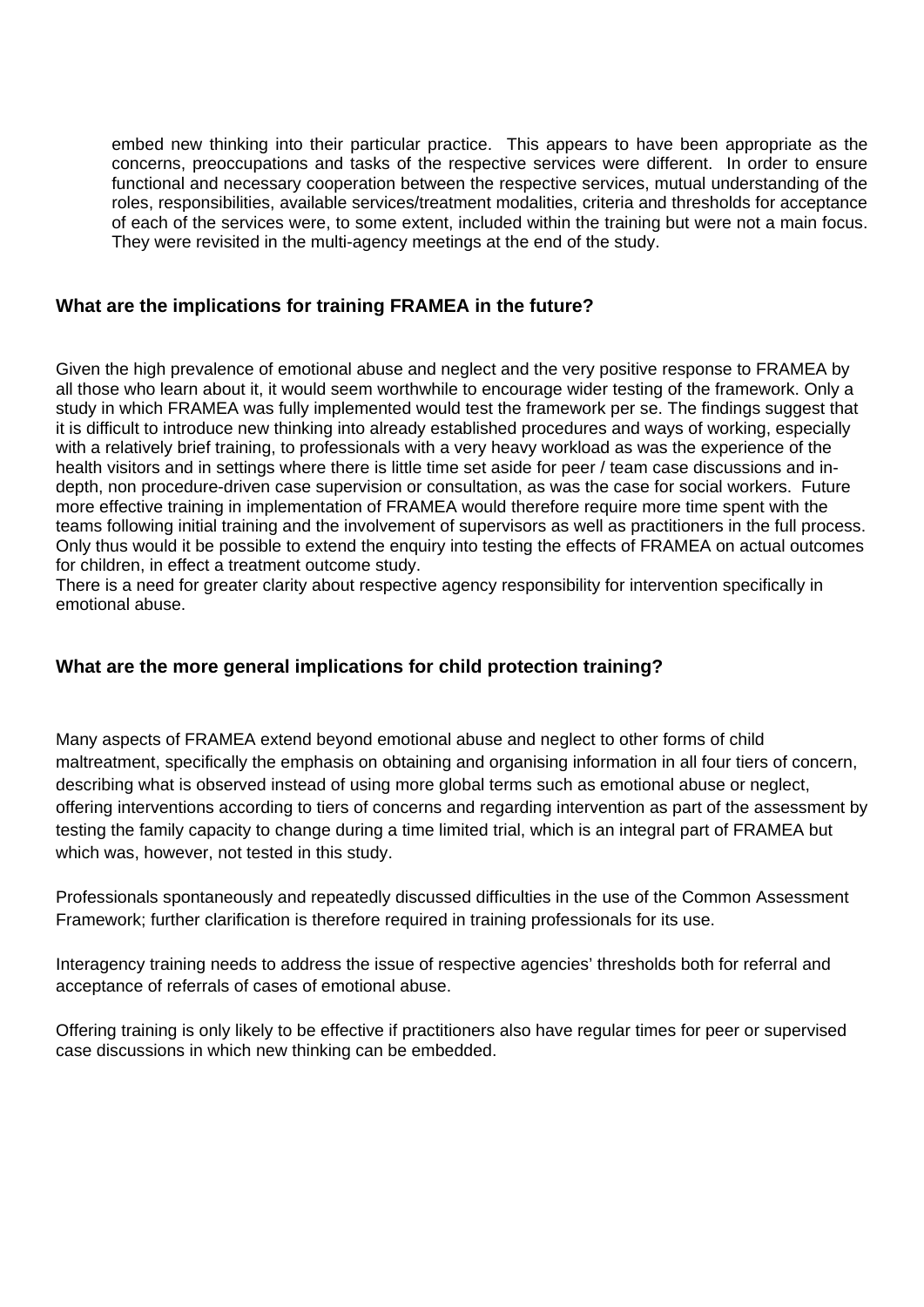### **References**

APSAC (1995). Psychosocial evaluation of suspected psychological maltreatment in children and adolescents. Practice Guidelines*. American Professional Society on the Abuse of Children.* 

Baker, A. (2009). Adult recall of childhood psychological maltreatment: Definitional strategies and challenges. *Children and Youth Services Review*, 31, 703–714.

Barlow, J. & Schrader McMillan, A. (2010). *Safeguarding children from emotional maltreatment.* London: Jessica Kingsley Publishers.

Boulton, S. & Hindle, D. (2000). Emotional Abuse: The work of a multidisciplinary consultation group in a child psychiatric service. *Clinical Child Psychology and Psychiatry*, 5, 439-452.

Brassard, M., & Hardy, D. (1997). Psychological maltreatment. In M. Helfer, R. Kempe, & R. Krugman (Eds.), *The battered child*, pp. 392–412. Chicago: University of Chicago Press.

Cicchetti, D., Rogosch, F. & Toth, S. (2006). Fostering secure attachment in infants in maltreating families through preventive interventions. *Development and Psychopathology*, 18, 623–649.

Claussen, A., & Crittenden, P. (1991). Physical and psychological maltreatment: Relations among types of maltreatment. *Child Abuse & Neglect*, 15, 5-18.

Cleaver, H., Unell, I. & Aldgate, J. (2011). *Children's needs – parenting capacity. Child abuse: Parental mental illness, learning disability, substance misuse, and domestic violence.* (2<sup>nd</sup> edition). London: The Stationery Office.

Department for Educatio[n \(2011\) Characteristics of Children in Need in England](http://www.education.gov.uk/rsgateway/DB/STR/d001041/index.shtml). <http://www.education.gov.uk/rsgateway/DB/STR/d001041/index.shtml>

Gilbert, R., Spatz Widom, C., Browne, K. et al. (2009a). Burden and consequences of child maltreatment in high-income countries. *Lancet*, 373, 68–81.

Gilbert R, Kemp A, Thoburn J et al. (2009b). Recognising and responding to child maltreatment. *Lancet*, 373,167–80.

Glaser, D. (2002). Emotional abuse and neglect: A conceptual framework. *Child Abuse & Neglect*, 26**,** 697- 714.

Glaser D (2011) How to deal with emotional abuse and neglect - Further development of a conceptual framework (FRAMEA). *Child Abuse & Neglect* 35, 866–875

Glaser D, Prior V & Lynch M (2001) *Emotional Abuse and Emotional Neglect: Antecedents, Operational Definitions and Consequences.* York: British Association for the Study and Prevention of Child Abuse and Neglect. (Peer reviewed).

Hart, S. N., Brassard, M. R., Davidson, H. A., Rivelis, E., Diaz, V., & Binggeli, N. (2010). Psychological maltreatment. In J. E. B. Myers et al.(Eds.), *The APSAC handbook on child maltreatment* 3rd edition pp 125-144. Thousand Oaks, CA: Sage.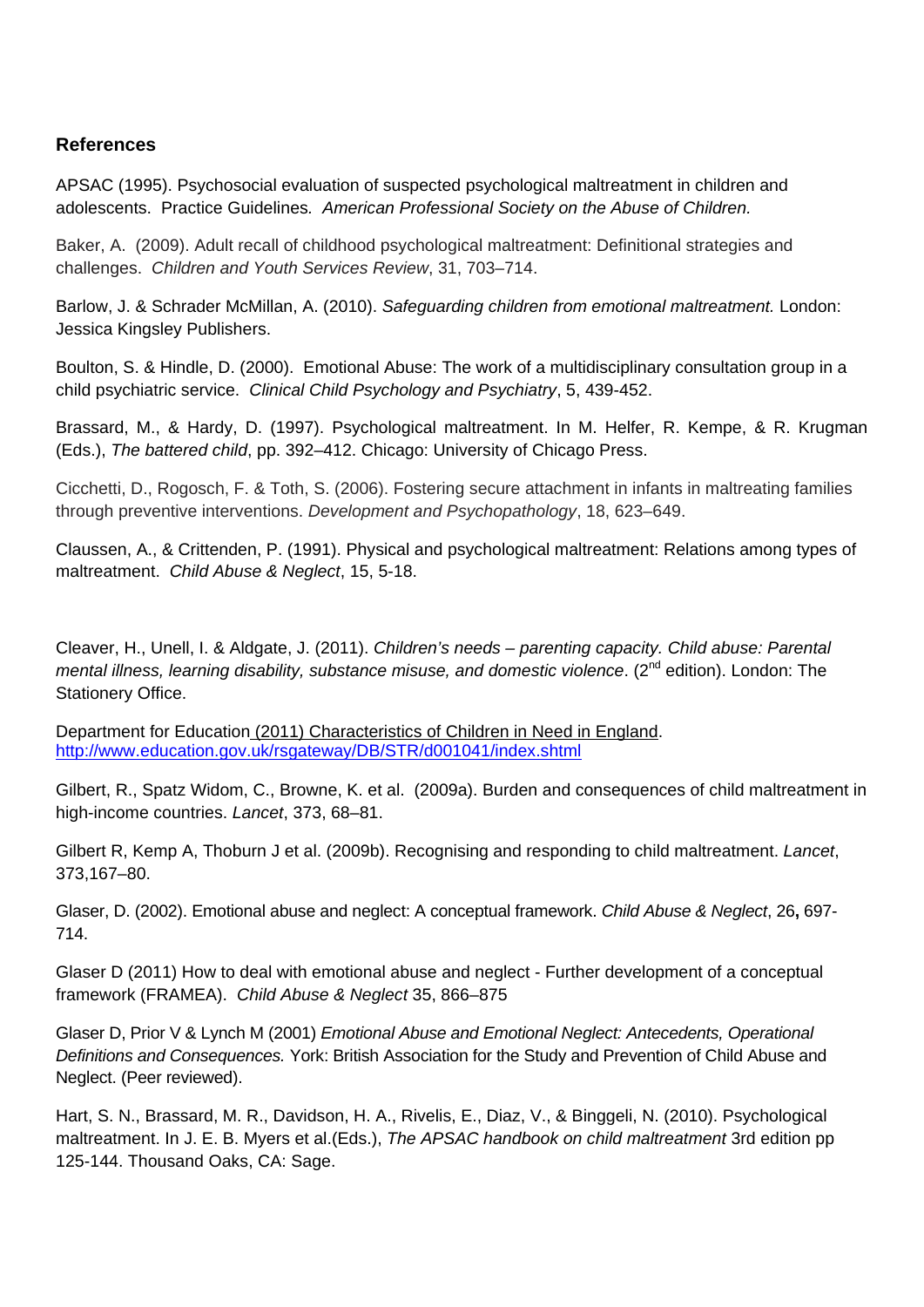Moran, P, Bifulco, A, Ball, C, Jacobs, C & Benaim, K (2002). Exploring psychological abuse in childhood: I. Developing a new interview scale. *Bulletin of the Menninger Clinic*, 66, 213-240.

O'Hagan, K. (1995). Emotional and psychological abuse: Problems of definition. *Child Abuse & Neglect,*  19, 449-461.

Skowron, E. & Reinemann, D. (2005) Effectiveness of psychological interventions for child maltreatment: A meta-analysis. *Psychotherapy: Theory, Research, Practice, Training*, 42, 52–71.

Trickett, P., Mennen, F., Kim, K. et al. (2009). Emotional abuse in a sample of multiply maltreated, urban young adolescents: issues of definition and identification. *Child Abuse & Neglect*, 33, 27-35.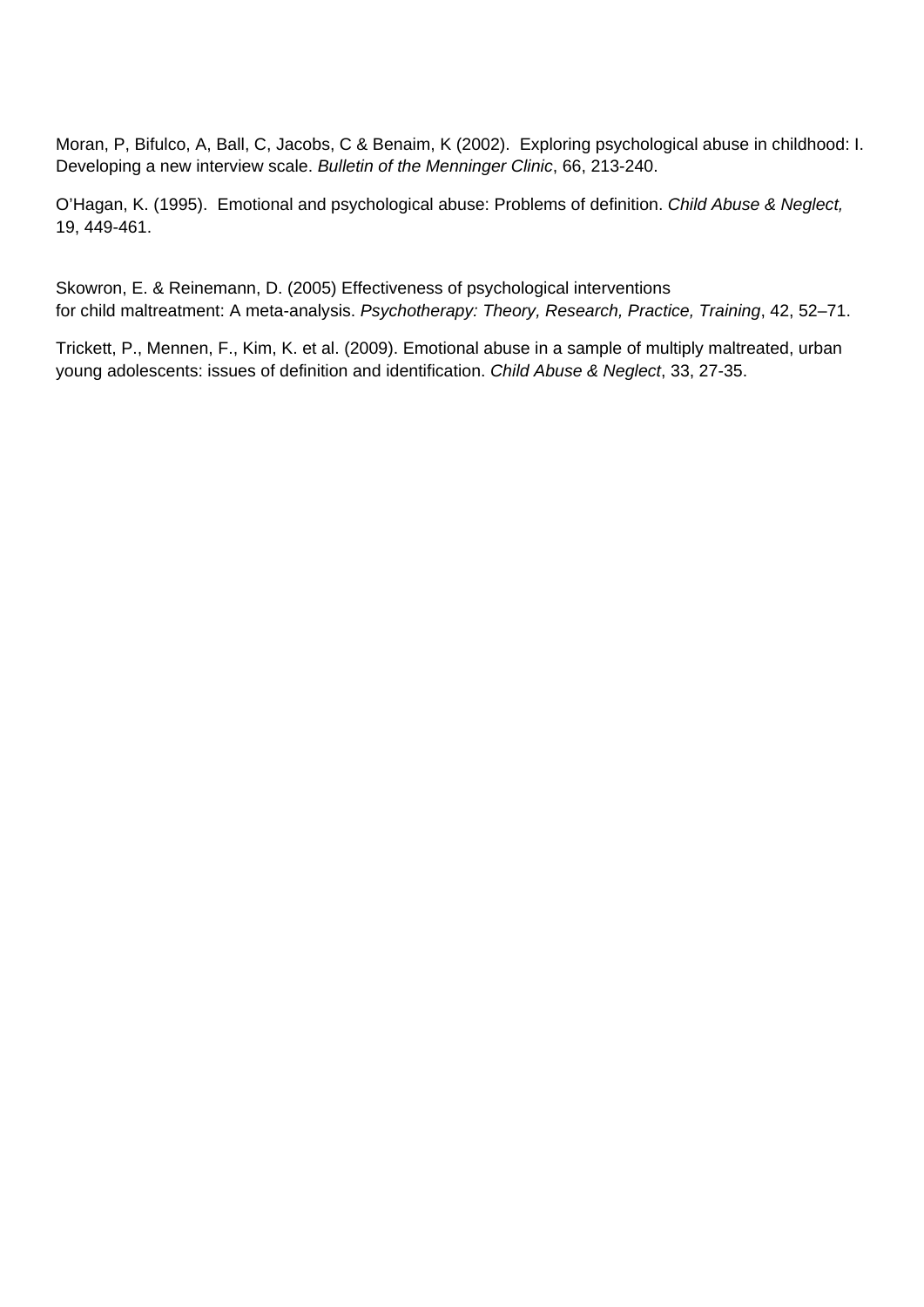# **Appendix 1**

## **The intervention - training and consultation**

### **Description of FRAMEA**

Emotional abuse and neglect is located in context of other forms of child maltreatment. Emotional abuse is now the second commonest form of maltreatment for children who are the subject of protection plans in England. Emotional abuse often co-occurs with other forms of maltreatment, specifically physical neglect and physical abuse, but can also exist on its own. Intention to harm the child is not a prerequisite for the recognition of emotional abuse. While there are often explanations for the emotional abuse, these do not absolve the parents of responsibility for the maltreatment, nor does an understanding of how the emotional abuse is brought about reduce the need for a professional response. Indeed, paradoxically, explanations and an understanding of how emotional abuse has come about may stand in the way of professional intervention in emotional abuse and neglect. FRAMEA defines emotional abuse and neglect as the presence of non-physical, persistent, harmful parent-child interactions. The FRAMEA approach, begins by encouraging professionals to observe and gather information about the child and family, followed by organising this information into tiers of concern, rather than seeking for the presence of absence of multiple single items according to a checklist.

The account of definitions, assessment and interventions developed within FRAMEA can be summarised in a stepwise pathway:

- 1. Initial observations and information about children and families of concern need to be separated into the appropriate tiers of concern. (These tiers are not dissimilar to the domains in the Assessment Framework Triangle):
	- Tier 0 Social & Environmental Factors
	- Tier 1 Caregiver risk factors mental health problems, domestic violence, drug & alcohol misuse, significant unresolved history of childhood maltreatment
	- Tier 2 Caregiver-child interactions
	- Tier 3 Child's functioning
- 2. If information is lacking about one or more of the tiers, it needs to be gathered.
- 3. Tier 2 includes emotional abuse and neglect. These interactions need to be **described** and constitute the evidence for emotional abuse and neglect.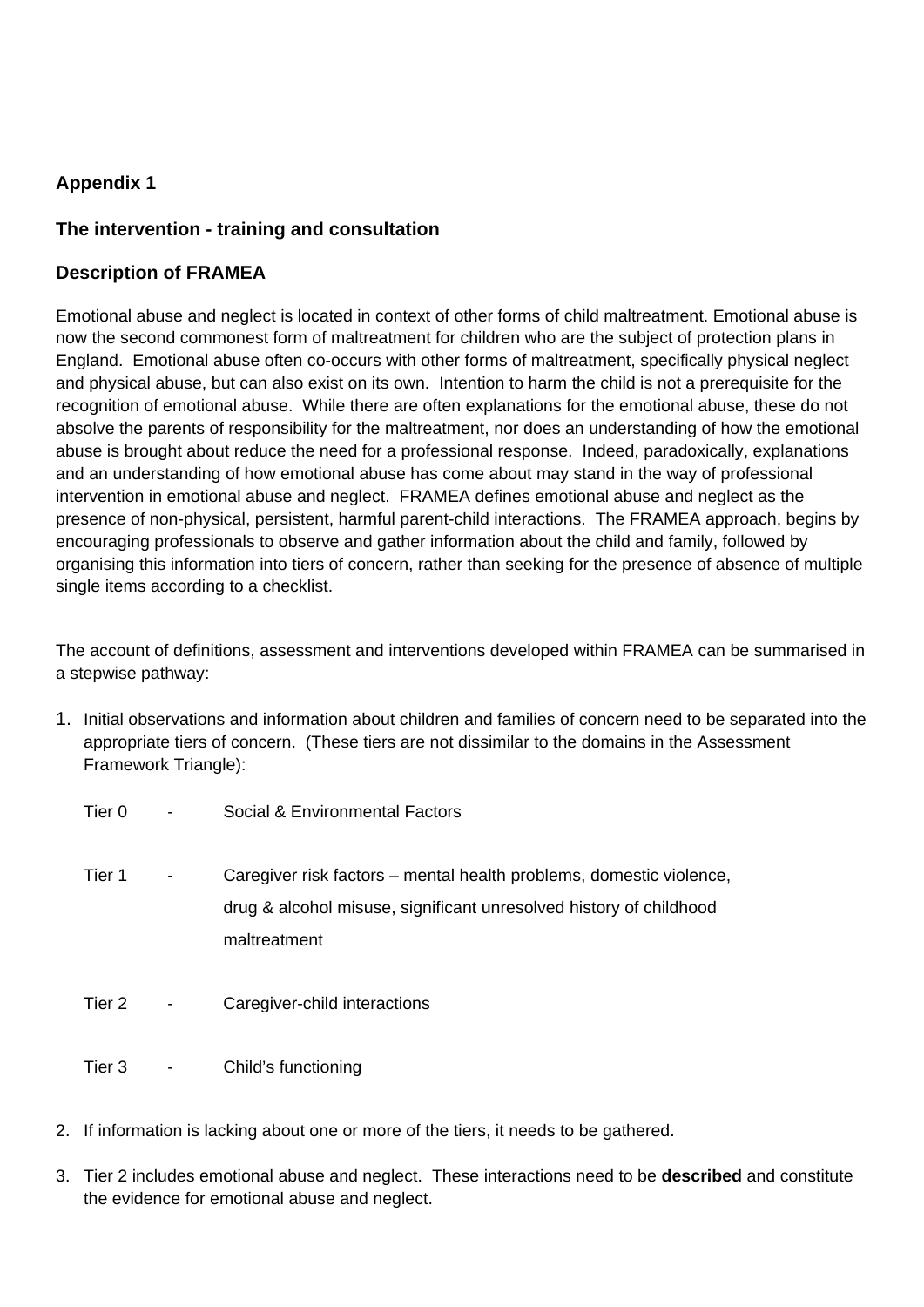- 4. Unlike other forms of child maltreatment such as child sexual abuse where the question is whether the abuse has occurred, the argument in emotional abuse and neglect is the extent to which these interactions are harmful.
- 5. As there are many different forms of harmful parent-child interactions, it is helpful to assign them into the most appropriate categories:
	- **I. Emotional unavailability, unresponsiveness and neglect.** 
		- This category reflects the violation of the child's basic need and right to have her/his existence acknowledged.
	- **II. Interacting with the child with hostility, blame, denigration, rejection or scapegoating, based on the belief that the child deserves this due to basic negative attributions to the child.** 
		- This category reflects the violation of child's basic need and right to be valued and loved for what s/he is.
	- **III. Developmentally inappropriate or inconsistent interactions with the child. These include expectations beyond or below the child's developmental capacity; harsh and inconsistent discipline; and exposure to confusing or traumatic events and interactions, in particular domestic violence.** 
		- This category reflects the violation of the child's basic need and right to be considered at their particular age/developmental stage.
	- **IV. Failure to recognise or acknowledge the child's individuality and the psychological boundary between the parent and the child. There is an inability to distinguish between the child's reality and the adult's belief & wishes; the child is used for the fulfilment of the parents' needs as a virtual extension of the parent.** 
		- This category reflects the violation of the child's basic need and right to be recognised or acknowledged as a unique individual with their own feelings and perceptions.
	- **V. Failure to promote the child's socialisation within the child's context, by either active mis-socialisation or corruption; by isolating the child or by failing to provide adequate stimulation and opportunities for learning.** 
		- This category reflects the violation of the child's basic need and right to be able to function progressively outside the family.
- 6. The violation of the child's basic needs and rights transcend culture or ethnicity. When encountering harmful interactions in a family from a different culture, it is important to establish whether these interactions are actually culturally-based. This needs to be ascertained with members of that culture, as these interactions may be no more acceptable in that culture than in the host culture. However, if found to be culturally based, then skilled discussion needs to be undertaken with the parents on the basis that culture is not an acceptable reason for harming a child.
- 7. To satisfy the quantitative criterion, these harmful parent-child interactions need to be shown to be persistent.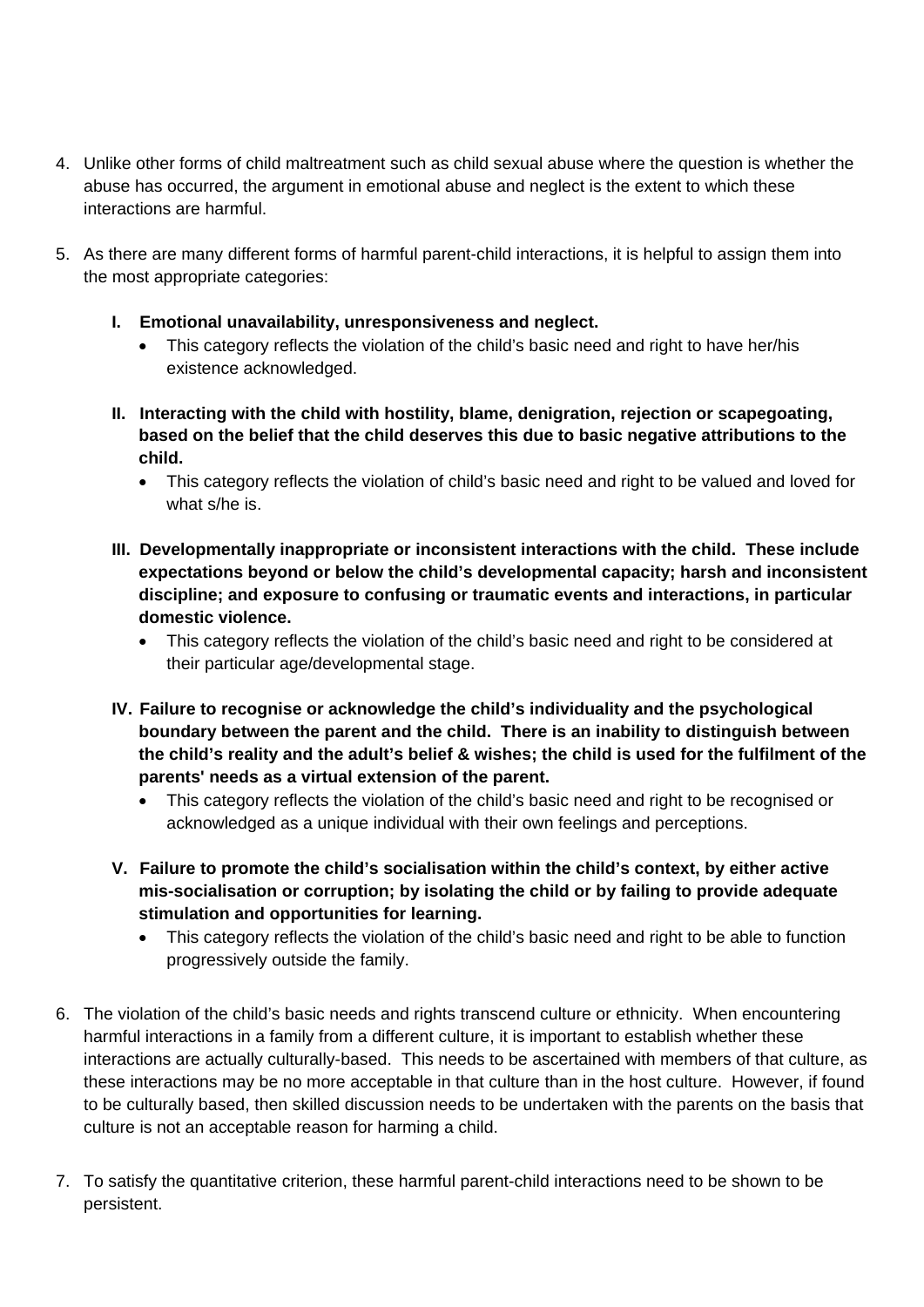### 8. There are many forms of harm to the child caused by emotional abuse and neglect (Tier 3): **Child's emotional state**

The child may be

- unhappy or show low mood or low self-esteem
- frightened, distressed, anxious or show symptoms of post traumatic stress disorder (PTSD).

#### **Child's behaviour**

The child may be

- attention seeking
- oppositional, aggressive or antisocial
- age-inappropriately responsible.

### **Cognitive / educational opportunity, development and attainment**

The child may show

- developmental or educational underachievement
- school non-attendance or persistent lateness.

### **Peer relationships**

The child may be socially

- withdrawn or isolated
- aggressive.

### **Physical state**

The child may have non-organic problems, for example.

- pains
- daytime wetting
- soling without constipation
- eating difficulties
- sleeping difficulties
- faltering growth / failure to thrive.
- 9. It is important to establish which of the concerns about the child's functioning are actually attributable to emotional abuse and neglect.
- 10. The severity of the emotional abuse needs to be estimated. Severity is determined both by the intensity of the harmful parent-child interactions and the effect on the child. In practice, severity is one of the factors which will determine whether there are sufficient concerns about the child's welfare to initiate section 47 enquiries.
- 11. As emotional abuse and neglect are caused by the primary carers, immediate protection may be required, which may mean separating the child from their primary carers. It is therefore more appropriate for initial interventions to be regarded as a time-limited therapeutic trial of the family's capacity to change.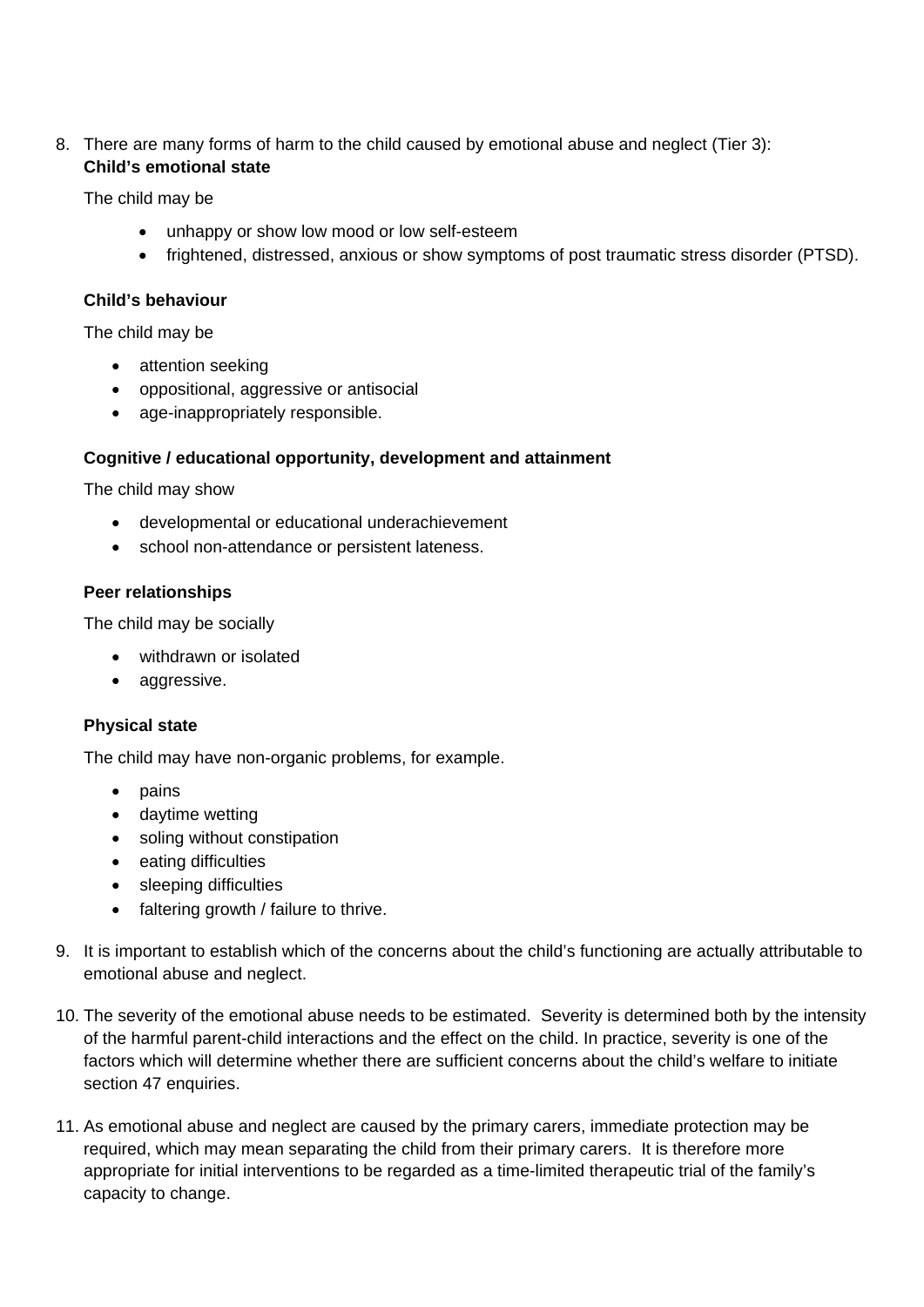- 12. Intervention needs to address Tier 0 and Tier 1 concerns which will involve a number of different agencies.
- 13. Therapeutic interventions are offered according to the categories of emotional abuse (Tier 2) which are identified for a particular child:

Principles of intervention:

Category 1: Emotional unavailability

- Intervene in parental risk factors:
	- $\circ$  Domestic violence refer to DV service
	- o Drug & alcohol abuse refer to  $D$  & A service
	- o Adult mental health issues refer to AMHS
- Then work on parent-child interaction

Category 2: Negative attributions

Refer to CAMHS for trial of change Explore with carer(s) what child's view of him/herself might be & how to alter it

Category 3: Inappropriate developmental expectations, inconsistent and/or harsh parenting (often present as children with behaviour problems (not due to ADHD or autism spectrum)

Trial of Parenting Training (e.g. Webster Stratton)

Category 4: Using the child for parent's needs

- Look for maintaining factors for parent
- Refer to CAMHS for trial of intervention
	- o Explore child's perceptions with parent
	- o Look for ghosts from the past

Category 5: Not promoting child's socialisation

- Explore with parent, the child's experience within child's environment
- Parent skills training
- Explore cultural factors where applicable
- 14. Therapeutic intervention falls primarily to family services in the public or voluntary social care sector and mental health services (children and possibly also adults).
- 15. Intervention may lead to improvement and diminution of concerns. If the family do not engage, then referral to statutory children's social care services is required in order to encourage the family to participate. If the family still do not engage or if there is insufficient change, consideration may need to be given to initiating care proceedings in order to place the child in an alternative family.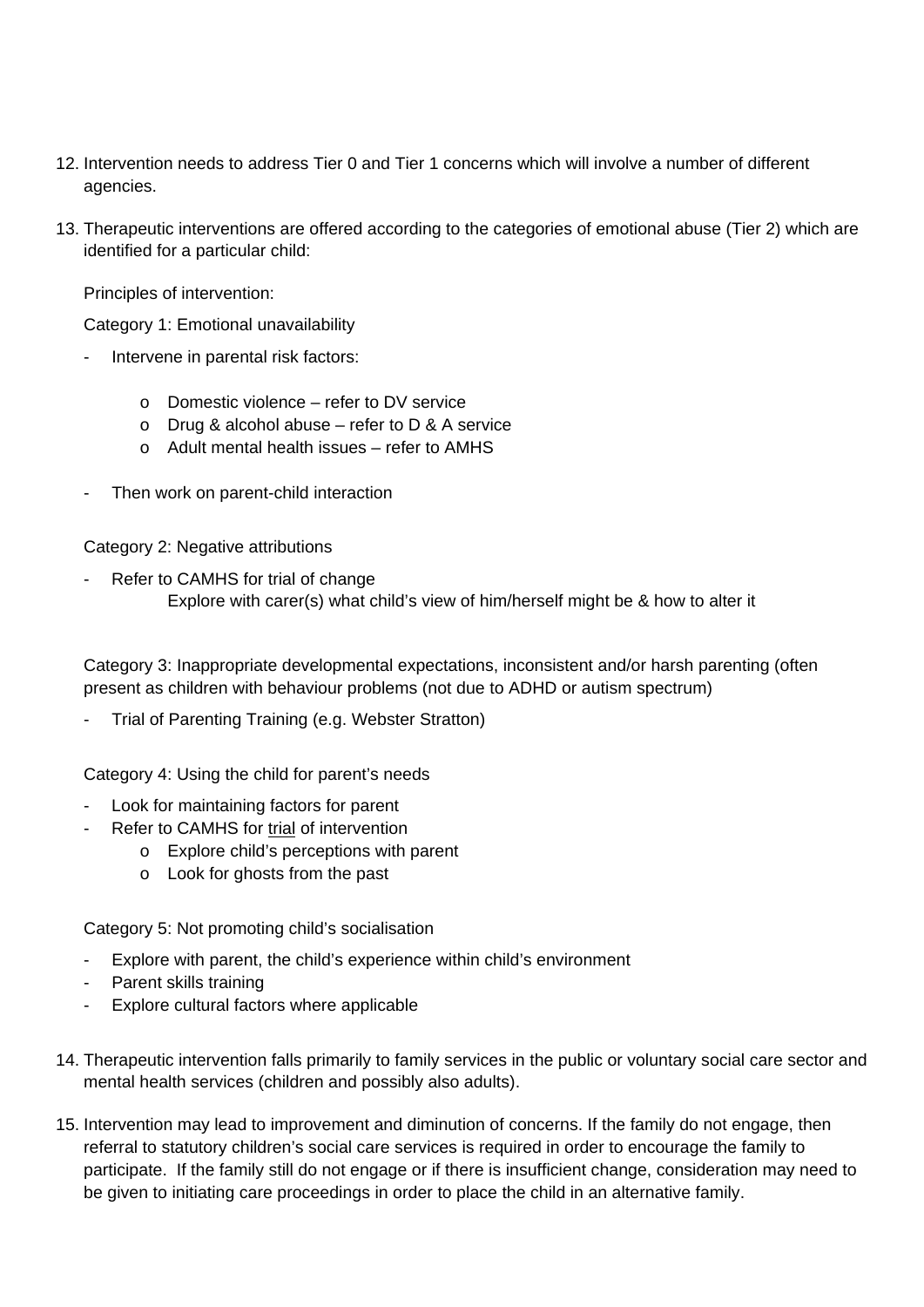16. Some children may be considered be too old to move, or removal may be deemed inappropriate or not possible. Direct therapeutic work is then offered to the child to enhance coping with the ongoing emotional abuse.